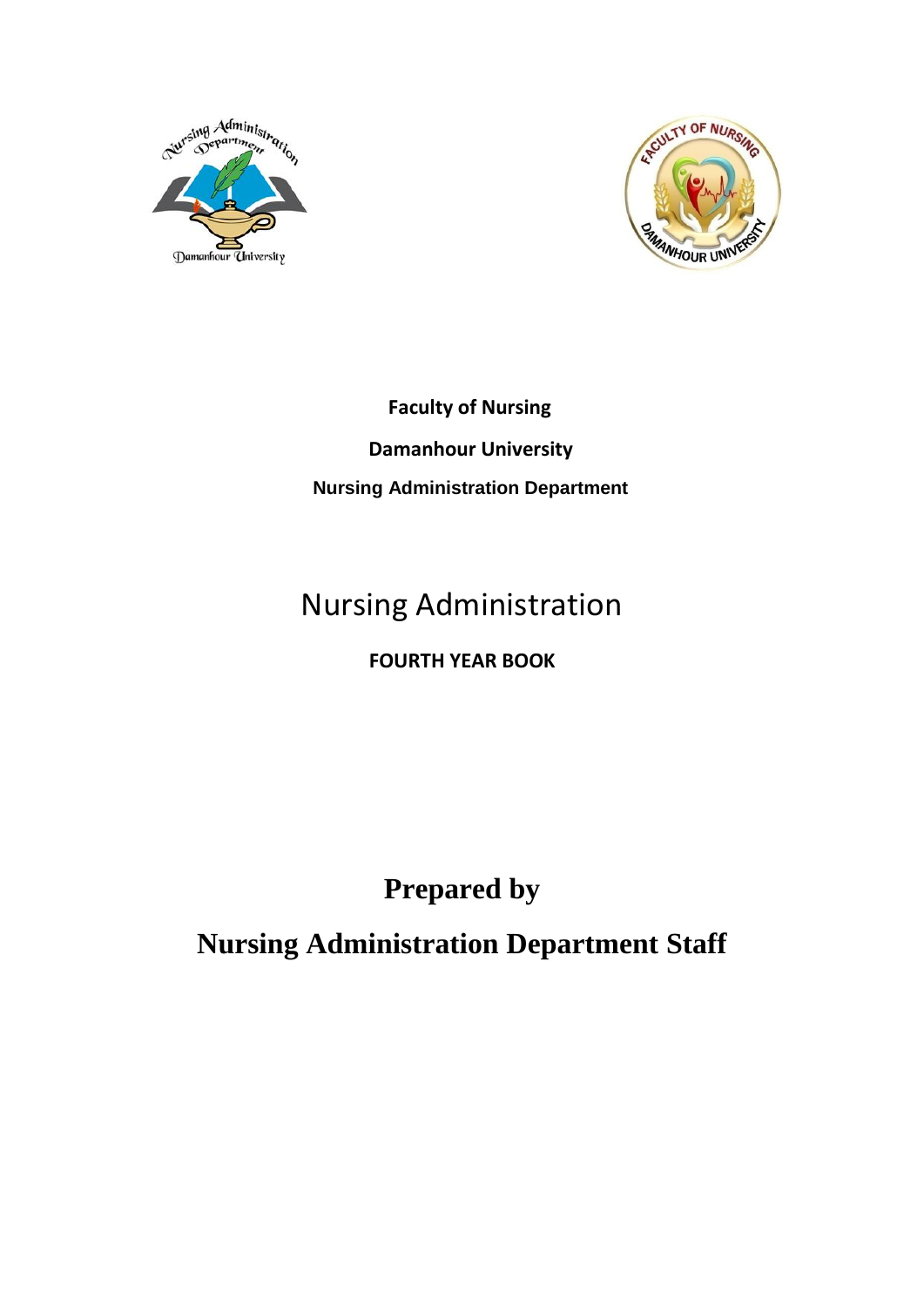# NURSING ADMINISTRATION

4 th year book

*Prepared by*

*Prof. Dr. Neamat Mohamed El Sayed Assist. Prof. Dr. Yaldez Khairy Zakaria Assist. Prof. Dr. Reem Mabrouk Abd El Rahman Assist. Prof. Dr. Nevine Hassan Abd El Aal Dr. Wafaa Hassan Mostafa DR. Nashwa Eldeep Dr. Ghada Samir El Hessewi Dr. Mervate Abd Elmenam*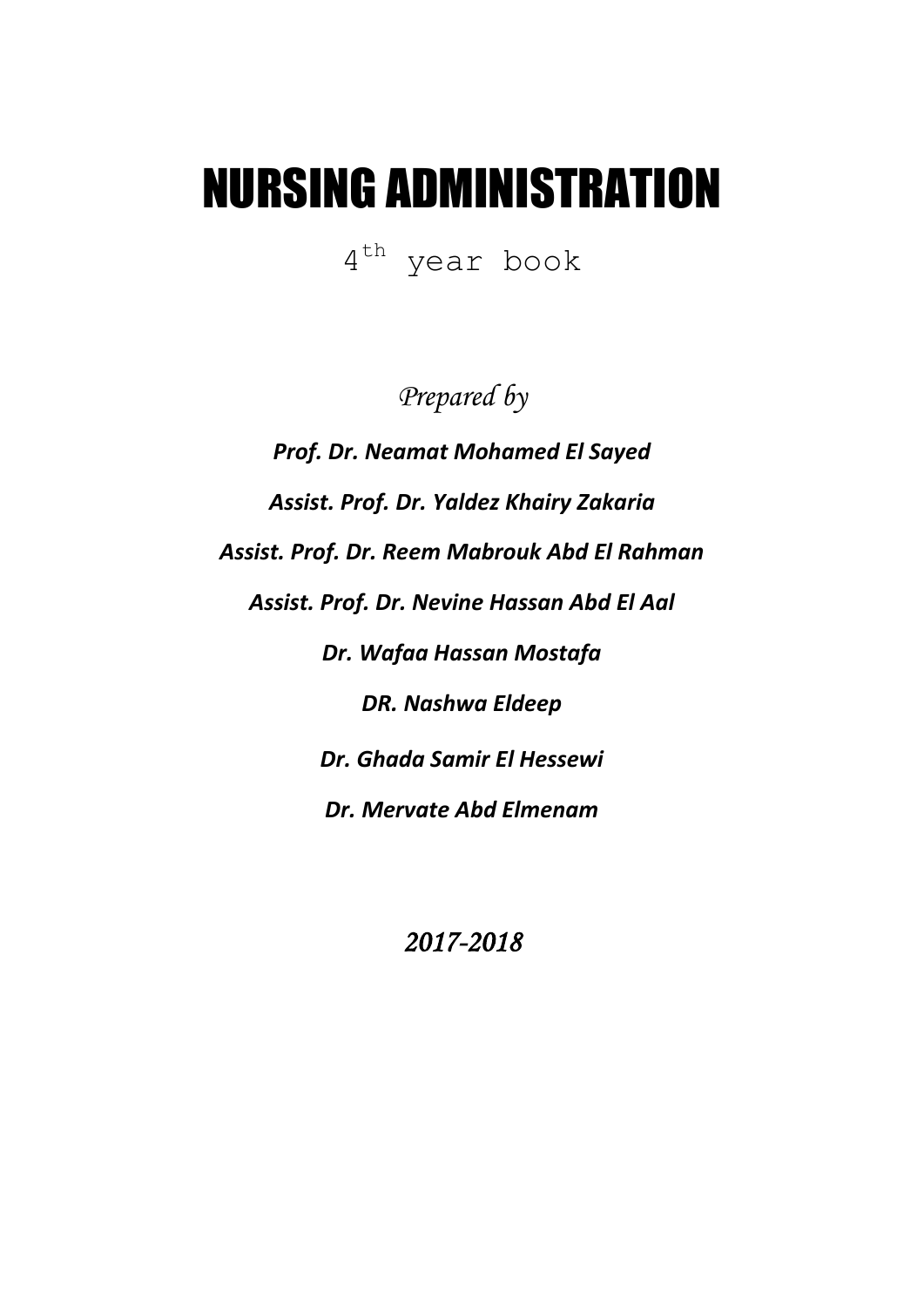



 **Damanhour University Faculty of Nursing Nursing Administration Department**

## **Nursing Administration**

## **Clinical Book**

## **FOURTH YEAR**

**Prepared by**

**Nursing Administration Department Staff**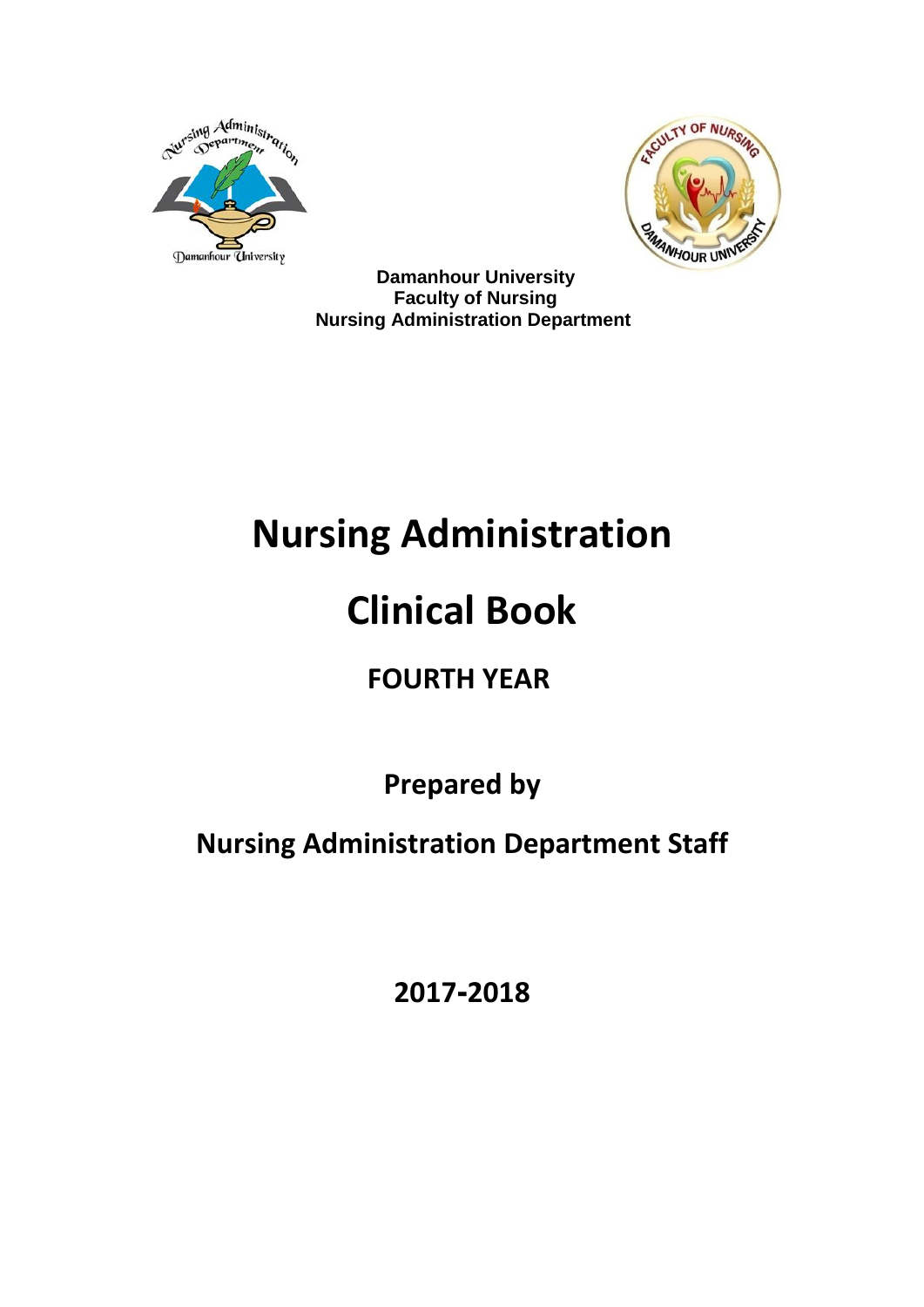**4th Year Clinical Book**

Prepared by

**Nursing Administration Department Staff Faculty of Nursing –University of Damanhour**

**Professor: Prof. dr. NeamatMohamed Elsaid**

**Assistant professors:**

**Assist. Prof. dr. Yaldez Khairy Zakaria Assist. Prof. dr. Reem Mabrouk Abd El Rahman Assist. Prof. dr. Nevine Hassan Abd El Aal Assist. Prof. dr. Elham Youssef El Hanafy**

**Lecturers:**

**Dr. Wafaa Hassan Mostafa DR. Nashwa Eldeep Dr. Ghada Samir El Hessewi Dr. Mervate Abd Elmenam**

**Assistant lecturers: Ms. Mayada Hassan Elzohairy Mrs. Eman Esmaeil**

**Demonstrators:**

**Mrs. Samia Mahmoud Mr. Ahmed Ragab Mrs. Maha Nasr**

**Clinical Instructors:**

**Mrs.Samia Mohammed Ibraheem Mrs. Samia Roshdy Mrs. Lamiaa shafik**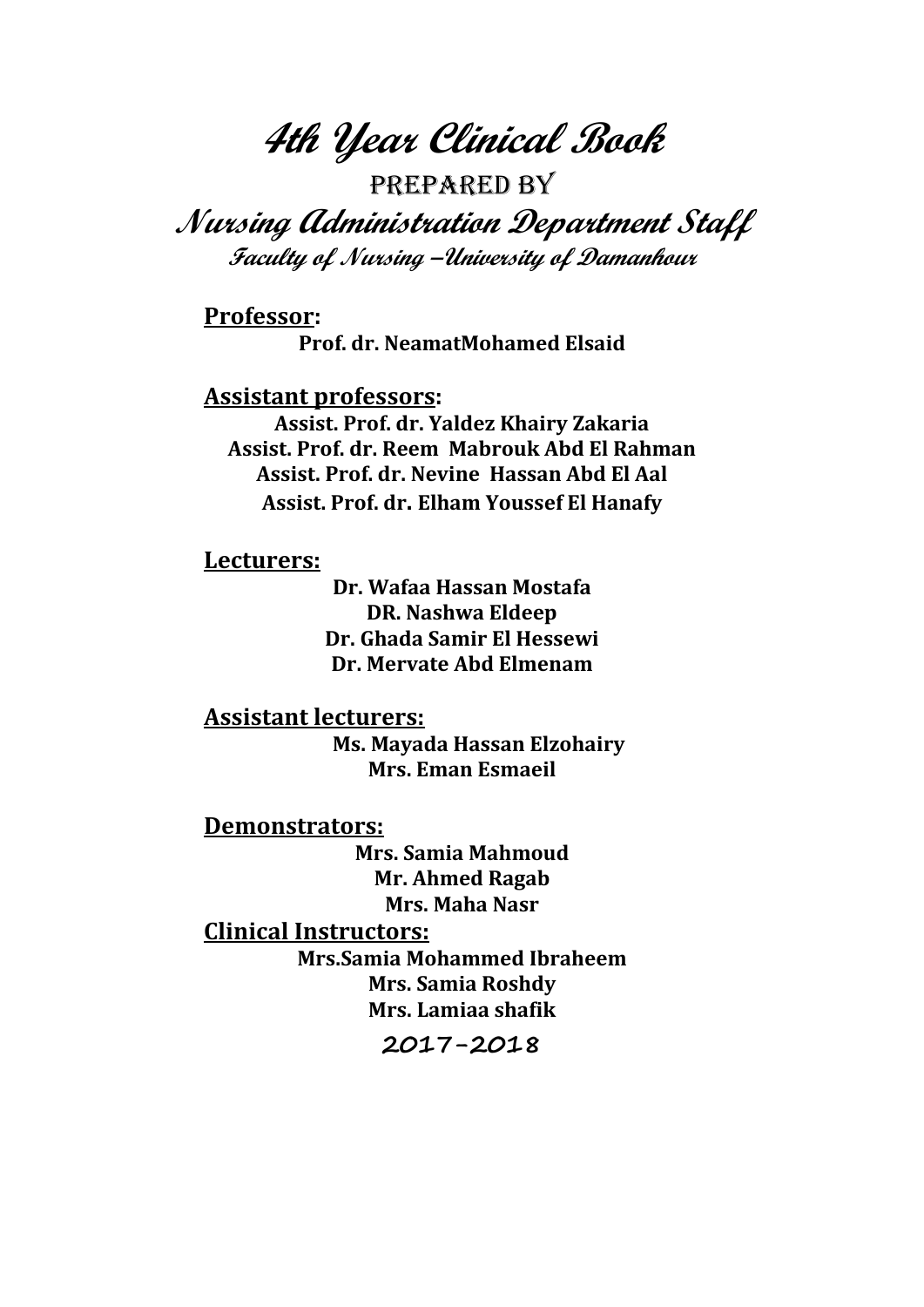



 **Damanhour University Faculty of Nursing Nursing Administration Department**

# **INTRODUCTION TO NURSING ADMINISTRATION**



**Prepared by**

**Nursing Administration Department Staff**